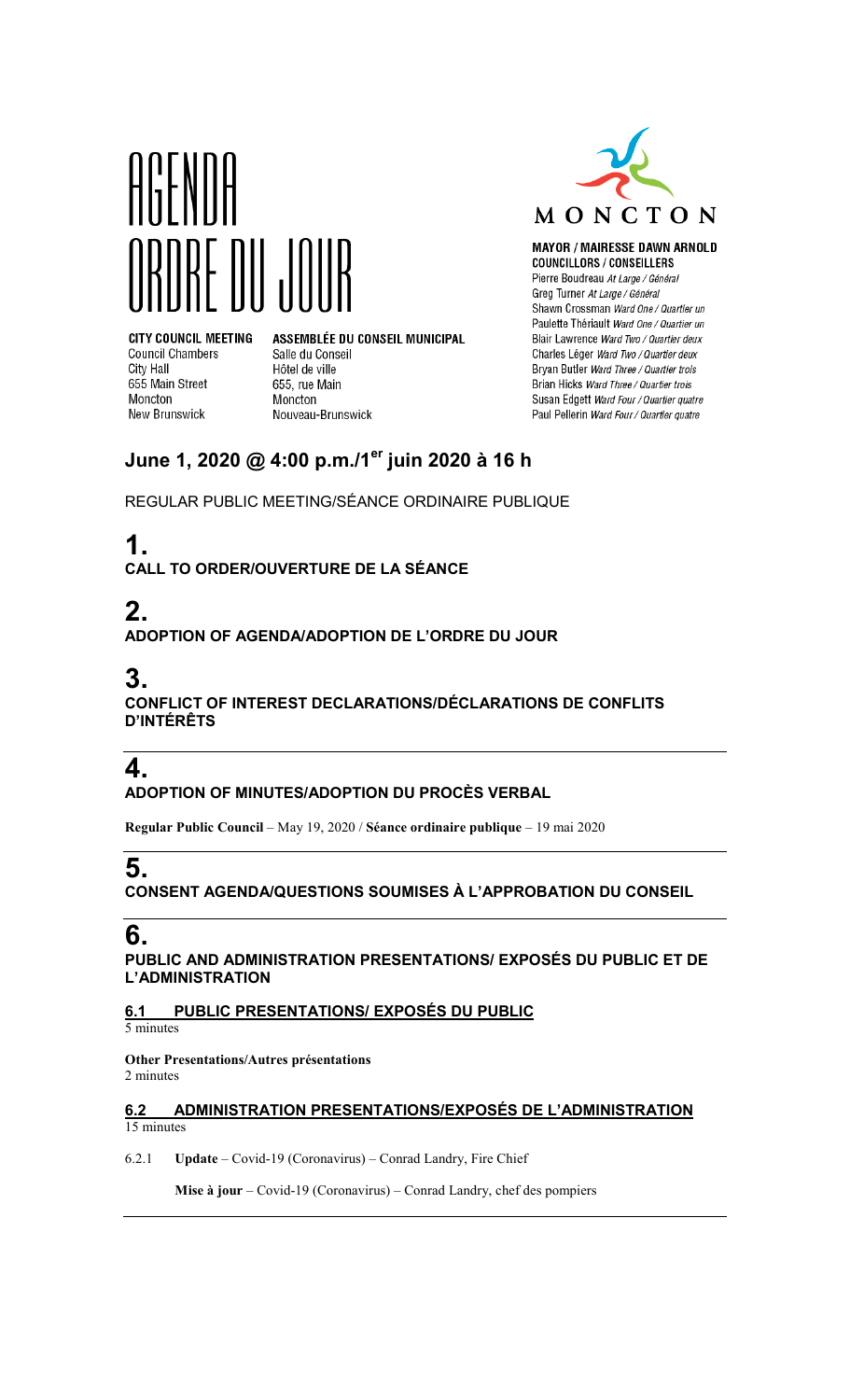### **7. PLANNING MATTERS/ QUESTIONS D'URBANISME**

7.1 **Public Presentation –** Municipal Plan amendment application for PID 70531033 at Twin Oaks Drive and Ryan Street

**Présentation publique –** Demande de modification du Plan municipal pour le NID 70531033 situé à l'intersection de la promenade Twin Oaks et de la rue Ryan

## **8.**

**STATEMENTS BY MEMBERS OF COUNCIL/ EXPOSÉS DES MEMBRES DU CONSEIL**

### **9.**

**REPORTS AND RECOMMENDATIONS FROM COMMITTEES AND PRIVATE MEETINGS/ RAPPORTS ET RECOMMANDATIONS DES COMITÉS ET RÉUNIONS À HUIS CLOS**

9.1 **Recommendation(s)** – Committee of the Whole – May 25, 2020

**Recommandation(s)** – Comité plénier – 25 mai 2020

### **10. REPORTS FROM ADMINISTRATION/ RAPPORTS DE L'ADMINISTRATION**

10.1 **Presentation** – Main Street One-way Concept; Enhancements to Downtown Sidewalk Café and Patio Program

**Présentation** – Concept de la rue Main à sens unique; réaménagement du programme de cafésterrasses au centre-ville

10.2 **Request for Proposal RFP20-023** – Storm Sewer Review and Master Plan – Phase 9

**Demande de propositions RFP20-023** – Examen des égouts pluviaux et plan directeur – Phase 9

### **11. READING OF BY-LAWS/ LECTURE D'ARRÊTÉS MUNICIPAUX**

11.1 **A By Law** in of Relating to Shopping Carts in the City of Moncton, being By-Law A-1620 – *First Reading*

**Arrêté** concernant les paniers d'épicerie dans la Ville de Moncton, soit l'arrêté A-1620 – *Première lecture*

11.2 **By-Law** in Amendment of a By-Law Relating to the Regulation of Traffic and parking in the City of Moncton, being By-Law T-310.33 – *First Reading*

**Arrêté** portant modification de l'Arrêté réglementant la circulation et le stationnement dans la Ville de Moncton, soit l'arrêté T-310.33 **–** *Première lecture*

11.3 **A By Law** in Amendment of the City of Moncton Plastic Bag Reduction By-Law, being By-Law P-619.1 – *Second and Third Readings*

**Arrêté** portant modification de l'arrêté de la Ville de Moncton sur la réduction des sacs en plastique, soit l'arrêté P-619.1 – *Deuxième et troisième lectures*

11.4 **A By Law** in Amendment of a By- Law Relating to the Regulating and Licensing of Owners and Operators of Taxicabs in the City of Moncton, Being By-Law L-108.6 – *Second and Third Readings*

**Arrêté** portant modification de l'arrêté sur la réglementation des taxis et la délivrance de permis aux propriétaires et aux chauffeurs de taxis dans la Ville de Moncton, soit l'arrêté L-108.6 – *Deuxième et troisième lectures*

### **12. NOTICES MOTIONS AND RESOLUTIONS/ AVIS DE MOTIONS ET RÉSOLUTIONS**